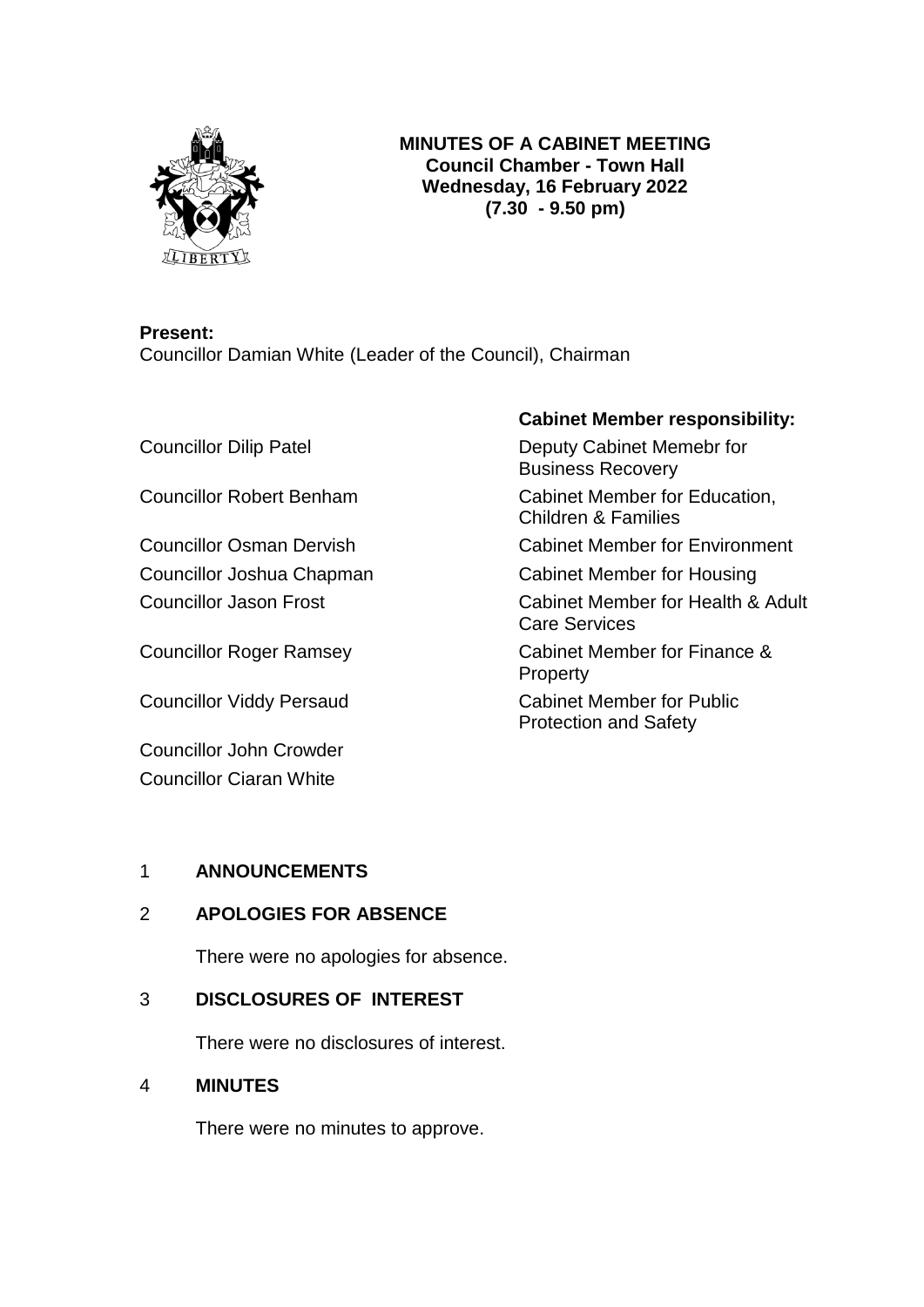#### 5 **REFERENCE TO CABINET FROM THE OVERVIEW AND SCRUTINY BOARD**

A reference to Cabinet in respect of the Budget reports was received from the Overview and Scrutiny Board by way of a supplementary agenda. This document was considered by Cabinet, and in relation to those matters was considered later on the agenda.

#### 6 **APPROVAL OF THE HRA BUDGET 2022/23 & CAPITAL PROGRAMME 2022/23–2026/27**

Cabinet considered the Approval of the HRA Budget 2022/23 & Capital Programme 2022/23-2026/27 report presented by Councillor Joshua Chapman.

It was explained that a budget for the Council's Housing Revenue Account (HRA) and HRA Major Works and Capital Programme was set out in the report. Cabinet had approved the Housing Asset Management Plan 2021- 2051 in October 2021.

Furthermore, the budgets and projections of expenditure required maintenance of the stock to a good standard and was used in the preparation of the capital programme contained in the report. A summary of the HRA Business Plan 2022-52 was provided in the report.

. The HRA was a ring-fenced account that was used to manage and maintain the Council's own housing stock. The proposed budget would enable the Council to manage and maintain the housing to a good standard and provide funding for a significant acquisition, new build and estate regeneration programme. It further set the rents, service charges and other charges for Council tenants and leaseholders for the year 2022/23.

It was explained that as part of the new regulatory framework for local government housing services, councils were now subject to the Regulator of Social Housing's (RSH) Rent Standard. This ended the annual 1% reduction and re-established the CPI + 1% increase.

In order to change any HRA rent liability, the local authority was required to notify tenants and give 28 days' notice of any change after the authority had made a properly constituted decision of that change. Therefore, any Cabinet decision on rent levels to be charged in any year, required the local authority to write to all tenants and advise them of the new rent liability for the following 12 months.

Should the Cabinet adopt the recommendations, a notification would be sent to tenants in the first week of March 2022**,** to make the new charge effective from the first week of April 2022.

Councillor Chapman explained that the increase on council rents was based on inflation and that half of the cost was passed on to help residents. There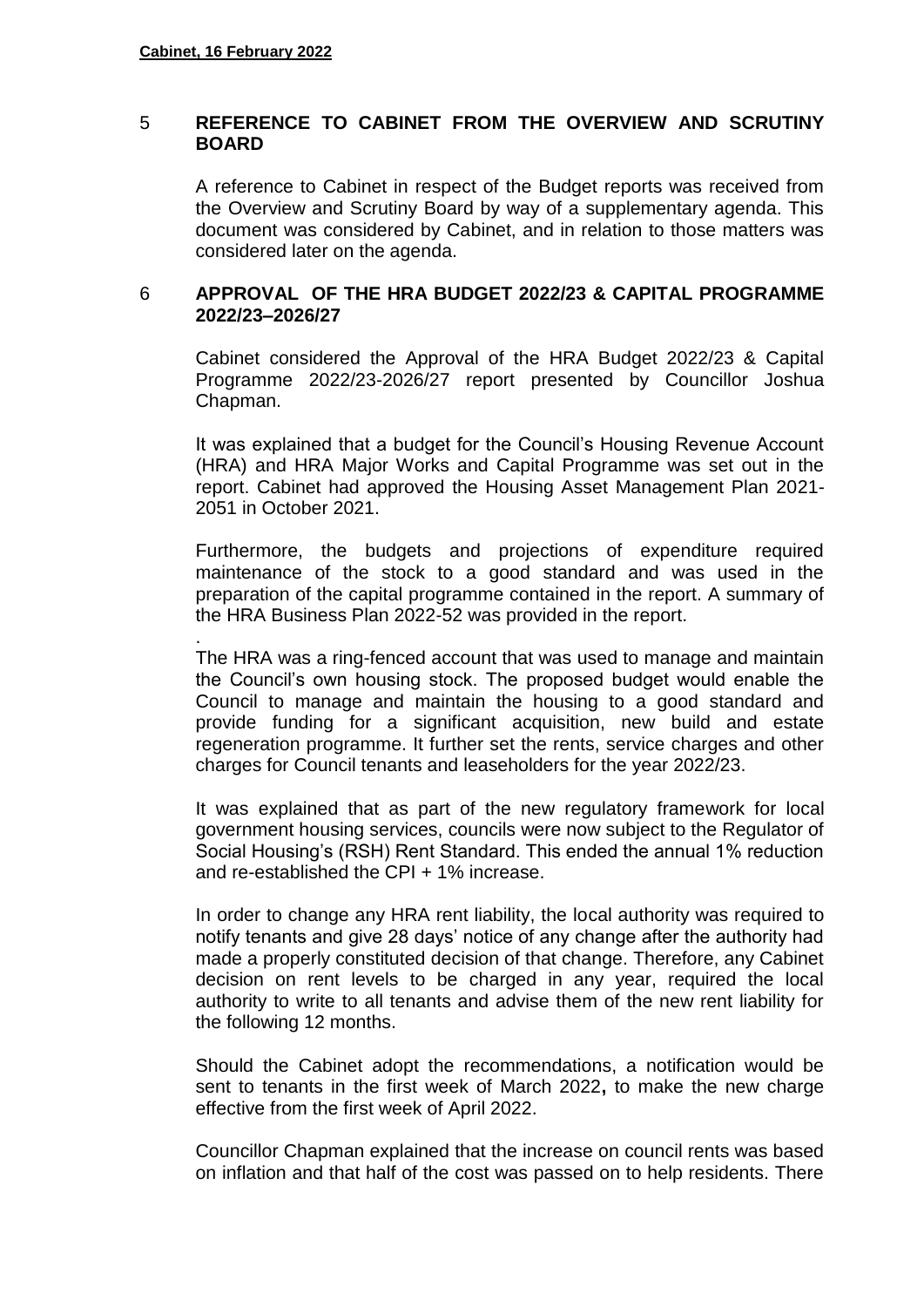was a further provision in the budget for health and safety and recovery from the government. Match funding was available for investment in decarbonisation of council homes and an increased buy back scheme for local families was in place. There was also an increase in affordable homes through joint venture schemes with the HRA and a welcome association centre for the homeless had recently opened.

Concern was raised by Members about tenants being refunded for services they were not receiving. It was noted that service charges were auditing by officers and that any complaints around this were investigated thoroughly. Furthermore, there was an openness and transparency with resident's charges and this was set out in the resident engagement strategy.

It was also explained that a £5m upgrade on CTTV technology would be undertaken and that a report would be provided at the next cabinet meeting.

In terms of the decarbonisation program, there was a requirement to ensure investment was done correctly and building control were already implementing the 2025 changes around no gas boilers.

The Leader summarised the discussion and commented around the new welcome centre. He said he had received comments around the quality of the environment of the centre and the service and support that residents there had received. Havering Council was championing on this and had the numbers to support people. The buyback scheme and wider regeneration synergies created meant that funding was secured to ensure that sites could be acquired and he was confident that a framework would be created across the authority within the next 10 years. **Cabinet:**

- 1. To approve the Housing Revenue Account Budget as detailed in paragraph 3.4.
- 2. To agree that the rents chargeable for tenants in general needs Council properties owned by the London Borough of Havering be increased by 4.1% from the week commencing 5th April 2022.
- 3. To agree that the rents chargeable for tenants in supported housing Council properties, such as sheltered housing and hostels, owned by the London Borough of Havering, are increased by 4.1% from the week commencing 4th April 2022.
- 4. To agree the four rent-free weeks for 2021/22 are: week commencing 22nd August 2022, the two weeks commencing 19th and 26th December 2022, and the week commencing 27th March 2022.
- 5. To agree that service charges and heating and hot water charges for 2022/23 are as detailed in paragraph 2.10 of this report.
- 6. To agree that charges for Houses in Multiple Occupation (HMO) leased and managed by the Council (General Fund) are set at the LHA applicable on the 4th April 2022.
- 7. To agree that charges for garages should be increased by 4.1% in 2022/23 as detailed in paragraph 2.7 of this report.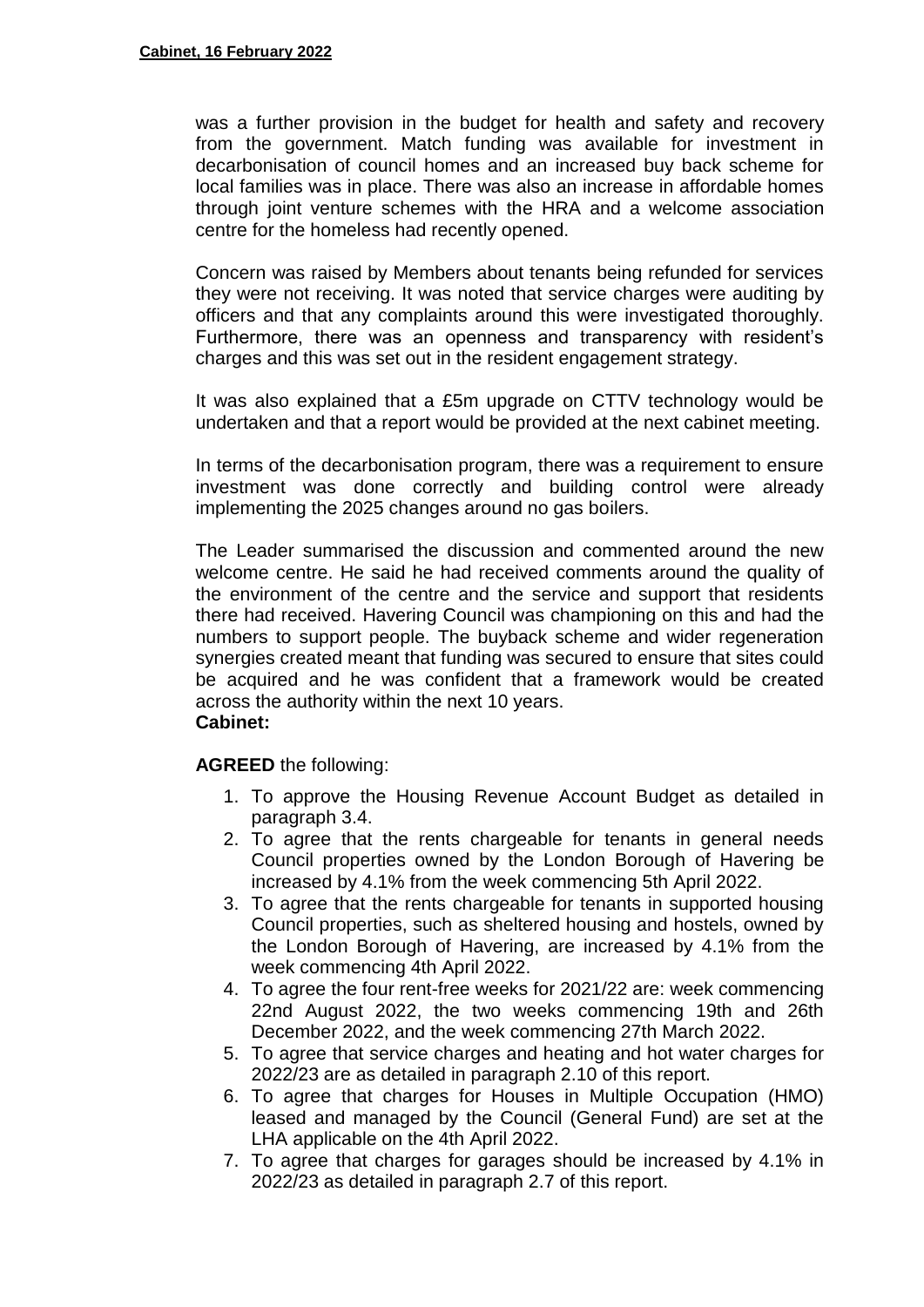- 8. To agree that the service charge for the provision of intensive housing management support in sheltered housing for 2022/23 shall be as detailed in paragraph 2.17 of this report.
- 9. To agree the Supported Housing Charge for HRA Hostels as detailed in paragraph 2.22.
- 10.To agree that the Careline and Telecare support charge should be increased by 4.1% for 2022/23 as detailed in paragraph 2.19 of this report.
- 11.To approve the HRA Major Works Capital Programme, detailed in Appendix 1a of this report and refer it to full Council for final ratification.
- 12.To approve the HRA Capital expenditure and financing for the 12 Sites Joint Venture and other acquisition and regeneration opportunities detailed in section 4 and Appendix 1b of this report and refer it to full Council for final ratification.

### 7 **2022/23 BUDGET AND 2022-2026 MEDIUM TERM FINANCIAL STRATEGY**

Cabinet considered the 2022/23 Budget and 2022-2026 Medium Term Financial Strategy report presented by Chief Financial Officer Jane West.

It was explained in the report that the Council's current financial situation and its approach to achieving financial balance over the period 2022/23 to 2025/26.

The Council continued to deliver key services to residents during the pandemic and it remained on track to deliver the four year £40 million capital spend on roads (2019/20- 2022/23).

The 2022/23 budget and four year medium also recognised the additional demand and cost pressures the Council was facing following the pandemic. It assumed there would be no further lockdowns and that services would be able to operate without further restrictions. As this was a national issue, if further restrictions were put in place, the Government would provide funding to cover additional pressures.

It was to be noted that the Council had experienced high increases in demand for Social Care in the period following lockdown. The numbers of discharges from hospitals continued to be at very high levels and placed extreme pressures on the Adult Social Care budget to meet the needs of these clients. Demand was also rising in Children's services as the number of referrals post lockdown increases at a fast rate.

The medium term financial strategy modelled the impact of this demand and also modelled the extent to which the pressure will change in future years. There would be risk associated with those assumptions and they would be monitored closely.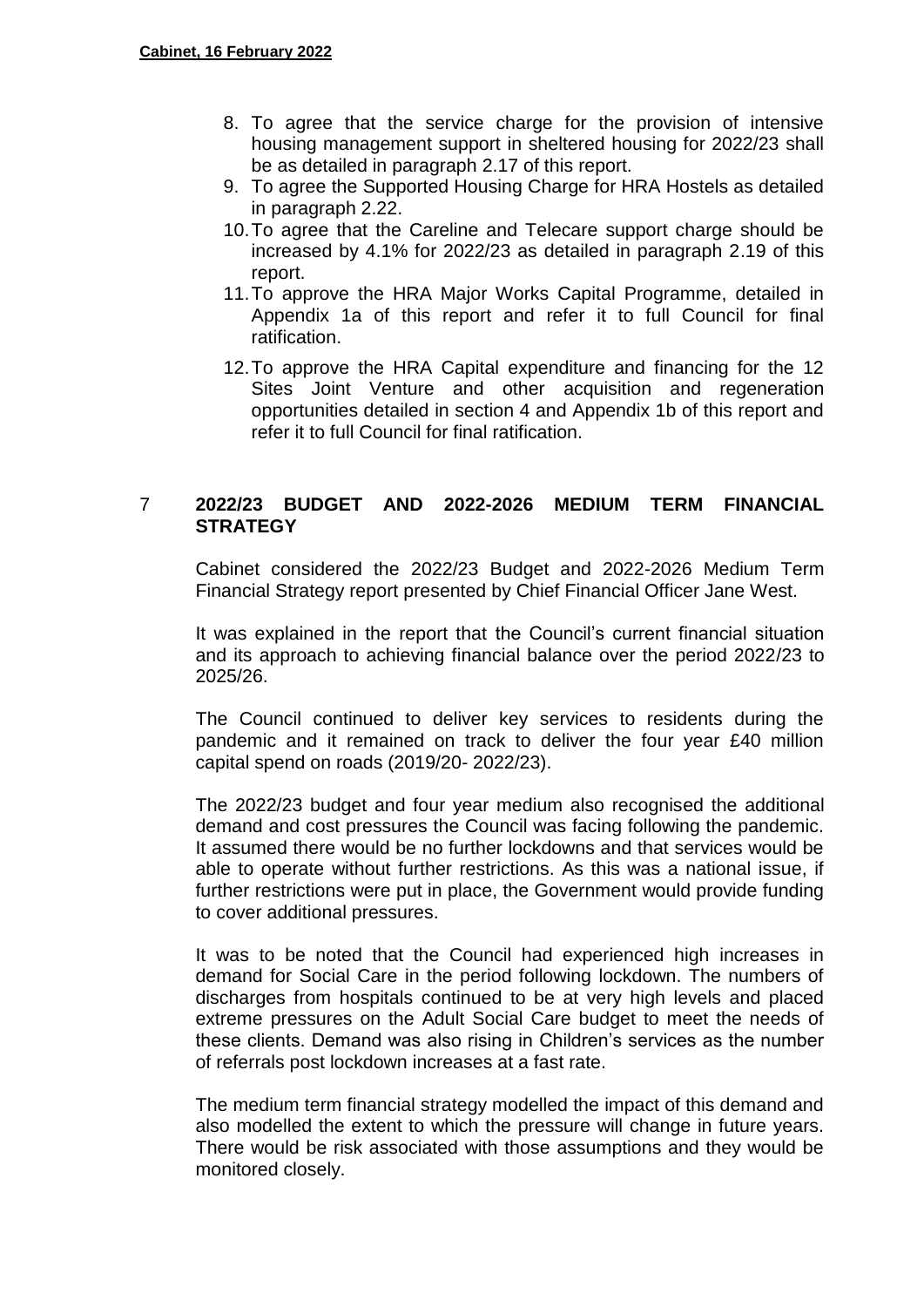The Council's medium term financial strategy presented to Council in March 2021 identified a financial gap for 2022/23 to be closed. The increased demand on social care together with rising inflation had increased this gap over the last year and required the Council to find significant savings and efficiencies to close the gap and set the balanced budget proposed in the report.

Jane West explained that although there was a balance of the budget there would be challenges in later years. There are savings of £28.4m set over four years but there was lots of uncertainty around future of central government funding and therefore reserves needed to be kept as high as possible. Risks included in the report were those around adult social care, levels of inflation, debt charges and overspend driven by capital programme would need to be monitored closely and carefully.

Other comments were made on how the main focus was on delivery and that £54m of contract value had been awarded with £18.5 of that gone to local businesses. The increase of growth and economic development led to local people getting jobs and upskilling and helped the high street to continue trading.

The Leader and other Members discussed and commented on how the pandemic had brought about many wider far reaching issues and demand specifically within health and social care but that the community had come together and staff within the Council, NHS and wider community had a spirit of dedication and service.

The concept of levelling up was also discussed and the Leader and Andrew Blake Herbert confirmed that they were taking every opportunity to lobby central government on this matter, rather than waiting on an outcome.

In terms of further reduction of the budget, voluntary redundancies for Council staff had been underway and further redundancies were being proposed. However the focus was on a culture change of gaining efficiency and looking at specific jobs and tasks and not individuals. There was a focus on training and finding creative and innovative ways to cut costs and using apprenticeship levies were possible.

### **Cabinet**:

- 1. The Council Tax requirement for 2022/23 to be set at £140.823m as set out in section 6 and Appendix G of the report.
- 2. The Delegated Schools' draft budget set out in section 5.13 of this report.
- 3. A 1.99% increase in core Council Tax for 2022/23 as set out in paragraph 6.8.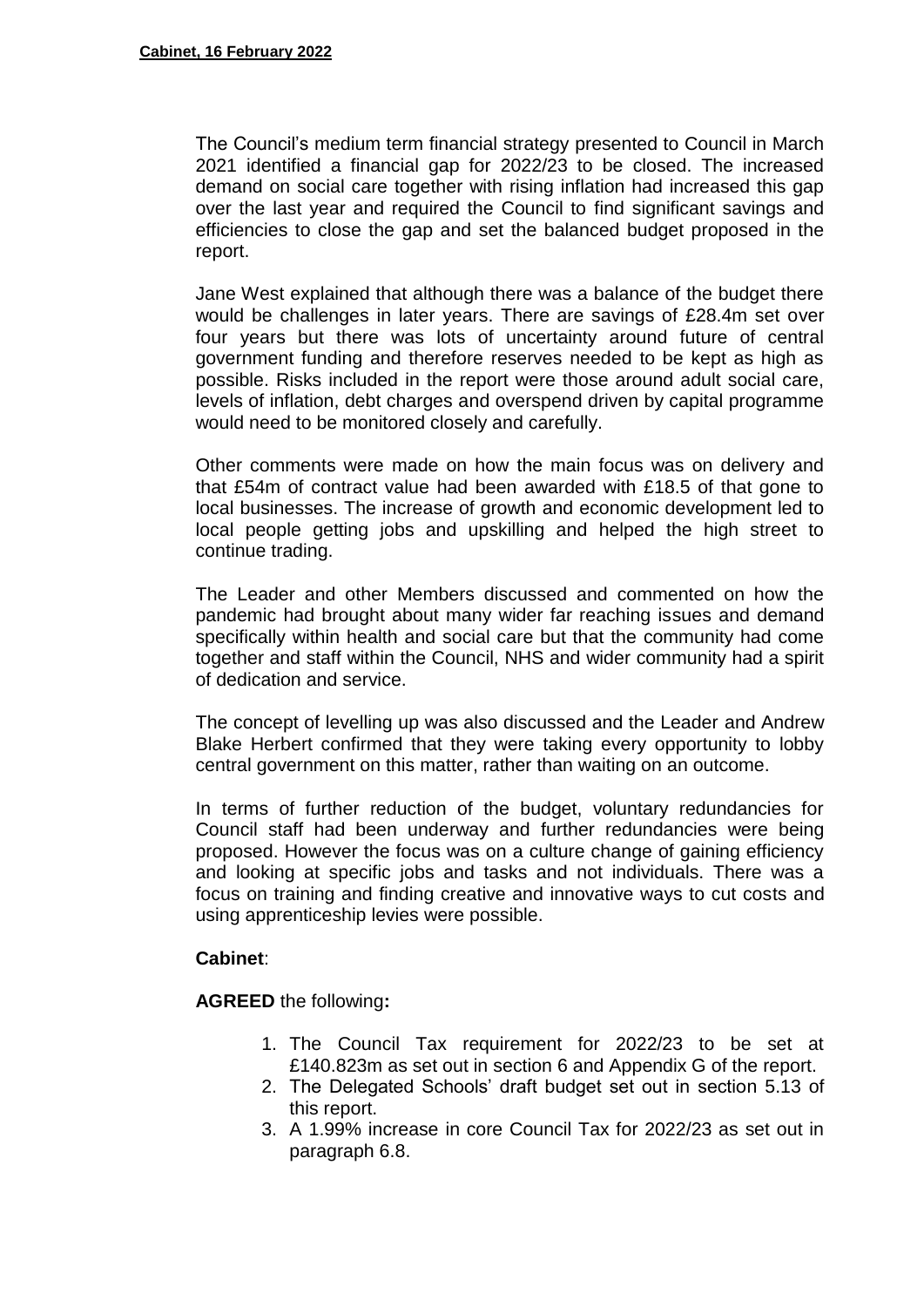- 4. An additional 1% Council tax increase for the Adult Social Care Precept.
- 5. To note the Medium Term Financial Strategy position as set out in Section 8.
- 6. To agree the fees and charges schedule as set out in Section 9 and Appendix C.
- 7. To note the risks to the 2022/23 budget as set out in Section 12.
- 8. To note the requirements of S106 of the LGA 1992 Act as set out in Section 1.
- 9. To agree that to facilitate the usage of un-ringfenced resources, the Chief Financial Officer in consultation with Service Directors will review any such new funds allocated to Havering; make proposals for their use; and obtain approval by the Leader and the Cabinet Member for Finance and Property.
- 10.To delegate to the Chief Financial Officer in consultation with Service Directors the authority to make any necessary changes to service and the associated budgets relating to any subsequent specific grant funding announcements, where delays may otherwise adversely impact on service delivery and/or budgetary control, subject to consultation with Cabinet Members as appropriate.
- 11.To delegate authority to the Cabinet Member for Adult Social Services and Health and the Leader to approve an annual spend plan for the Public Health grant.
- 12.To delegate to the Directors of Children's and Adults authority to agree inflation rates with social care providers for 2022/23.
- 13.To read the Equalities Impact Assessment in respect of the CTS Scheme as set out in Appendix E to this report.
- 14.To read the summary version of the Council Tax Support Scheme for 2022/23 as set out in Appendix F to this report (unchanged from 2021/22).
- 15.To delegate authority to the Chief Executive, in consultation with the Leader and with the Council's recognised trade unions, to devise and implement a voluntary release scheme for staff as part of the Medium Term Financial Strategy position set out in Section 8.2.

## **Recommendations for consideration and agreement at Council Meeting:**

- 1. To agree the Council Tax requirement for 2022/23 to be set at £140.823m as set out in section 6 and Appendix G of the report.
- 2. The Delegated Schools' draft budget set out in section 5.9 of this report; Page 57.
- 3. A 1.99% increase in core Council Tax for 2022/23 as set out in paragraph 6.8;
- 4. An additional 1% Adult Social Care Precept ;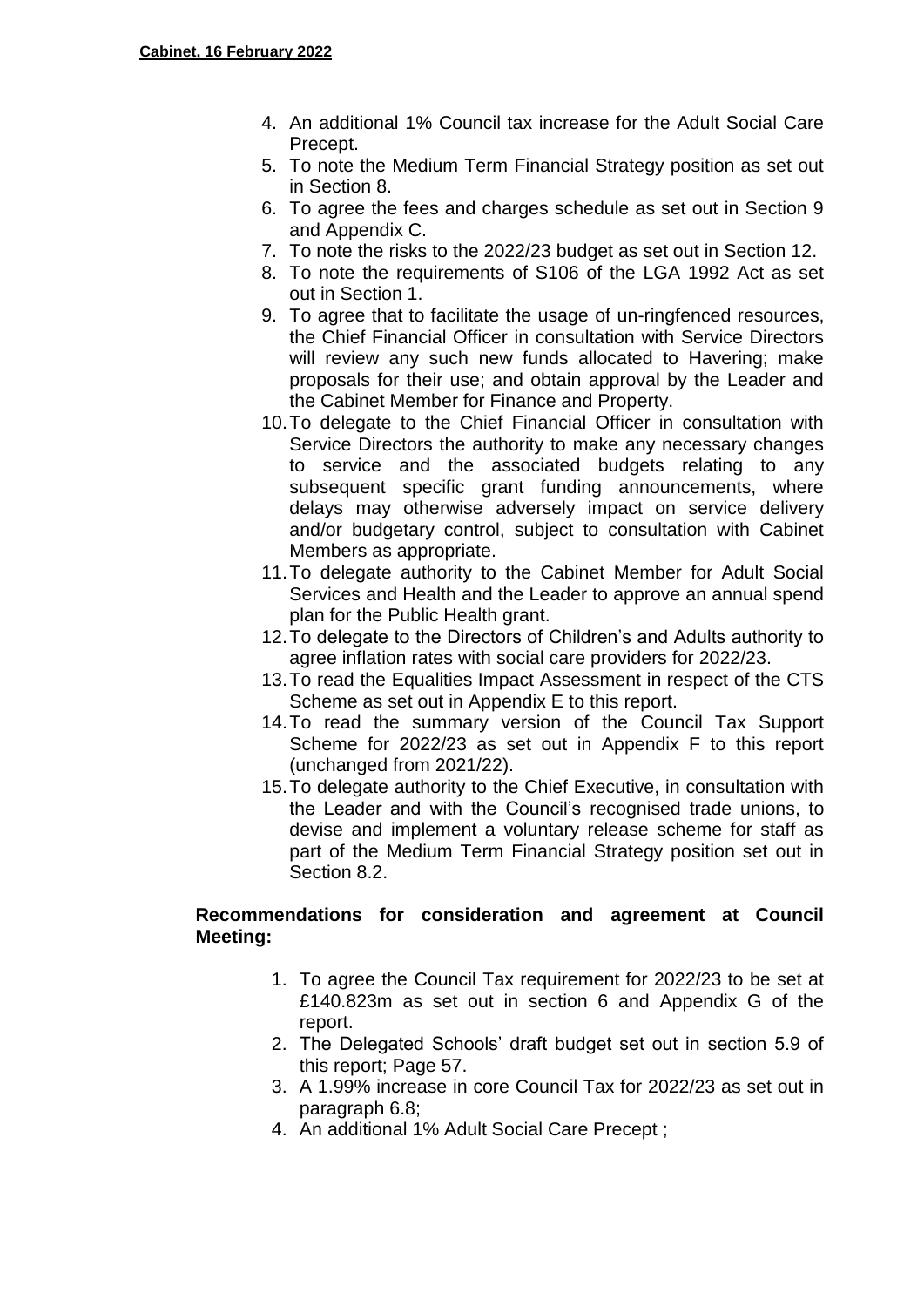- 5. That it pass a resolution as set out in section 14 of this report to enable Council Tax discounts for early payment to be given at the 2021/22 level of 1.5%.
- 6. Recommend to Full Council that the Council Tax Support Scheme for 2022/23 is adopted as set out in Section 15 of this report (unchanged from 2021/22).

### 8 **5 YEAR CAPITAL PROGRAMME AND STRATEGY - 2022/23 TO 2026/27**

Cabinet considered the Year Capital Programme and Strategy – 2022/23 to 2026/27 report presented by Chief Financial Officer Jane West.

It was explained in the report that the Council was required by statute (the Prudential Code for Capital Finance in Local Authorities, 2017 Edition) to agree the capital programme and associated capital strategy. Local authorities were required to have regard to the current editions of the code by regulations 2 and 24 of the Local Authorities (Capital Finance and Accounting) Regulations 2003 [SI 3146]. The report set out the Authority's Capital Strategy and presented the Council's proposed capital budget for 2022/23 and five year Capital Programme to 2026/27.

Jane West explained that the report was a rollover capital programme and that it was the  $4<sup>th</sup>$  year of investment in the road's programme and investment in ICT. Work had also started on the swimming pool and that the paper set out the capital spend requirements and indicators, affordability, and risks (both regulation and reputational).

### **Cabinet:**

- 1. To recommend to Council for consideration and approval the 2022/23 and 5 year Capital Programme noting the changes in accessing new borrowing set out in section 1.3
- 2. That the Chief Financial Officer be authorised to allocate funding from the Capital Contingency included within the draft Capital Programme.
- 3. That externally funded schemes can be added to the capital programme up to £500k as and when funding is confirmed. Any external funding over £500k will be subject to approval by the Chief Financial Officer.
- 4. To approve the capital strategy contained within this report noting its impact on both the capital programme and the financial implications for setting the revenue budget for 2022/23 and beyond.
- 5. To note the capital prudential indicators included within the capital strategy when approving the capital programme to ensure affordability.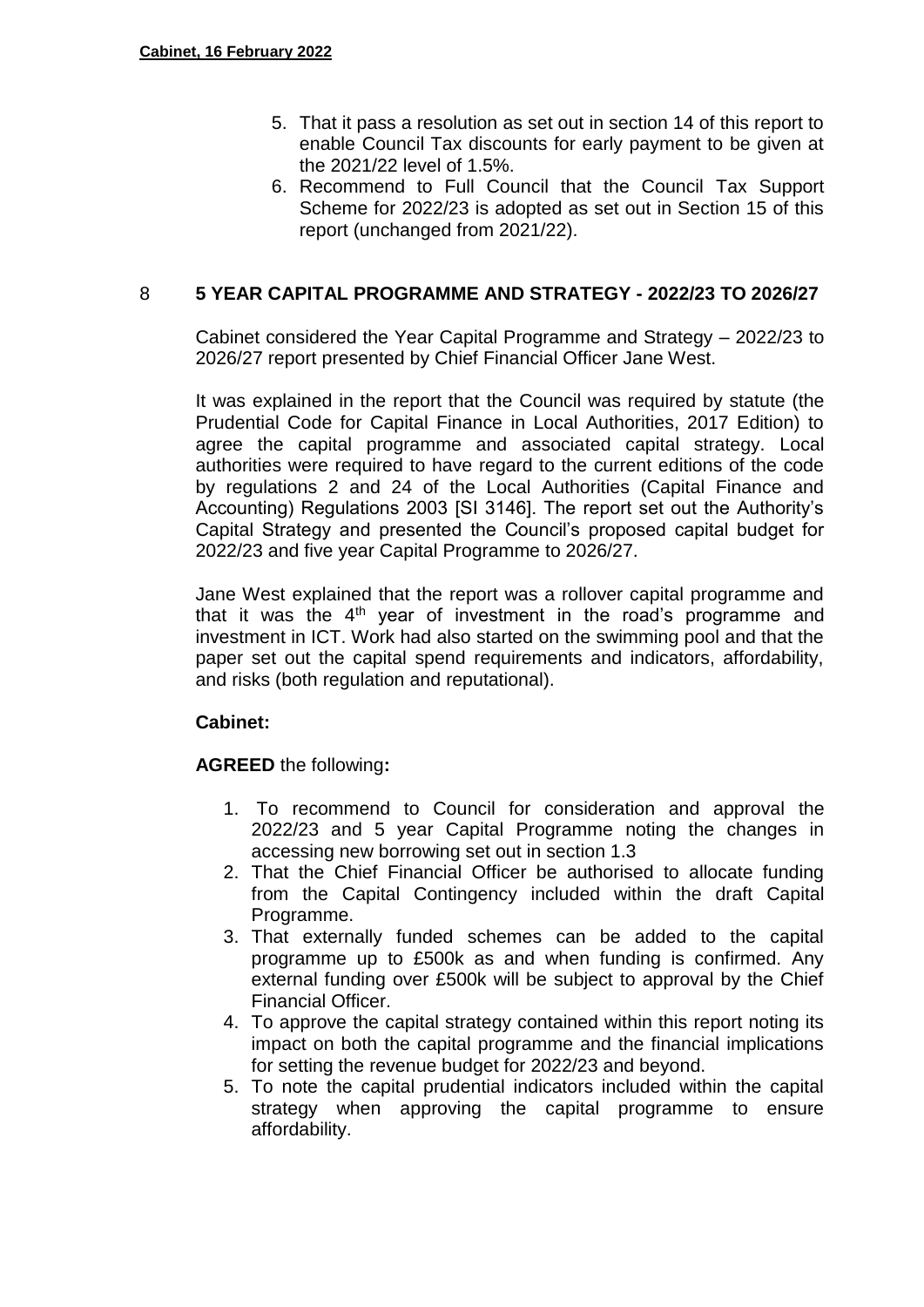- 6. To approve the Minimum Revenue Provision Policy Statement which determines the amount of money set aside each year for the repayment of debt.
- 7. That the Chief Financial Officer be authorised to re-profile capital budgets mid-year based on the updated forecasts provided by services and reported to the Senior Leadership Team as part of the capital monitoring process. This will assist in producing more accurate information for treasury management purposes.

### 9 **TREASURY MANAGEMENT STRATEGY STATEMENT**

Cabinet considered the Treasury Management Strategy Statement 2022/23 and Annual Investment Strategy 2022/23 ("TMSS") report presented by Chief Financial Officer Jane West.

It was explained in the report that The TMSS was part of the authority's reporting procedures as recommended by the Chartered Institute of Public Finance and Accountancy (CIPFA) TM Code and its Prudential code ("The CIPFA Prudential Code") for capital finance in local authorities. The Local Government Act 2003 required authorities to comply with both codes. The TMSS also set out recently introduced changes to the legislative framework, which were generally designed to place restrictions on authorities' commercial activity.

The report fulfilled the authority's legal obligation under the Local Government Act 2003 to have regard to both the CIPFA TM Code and Government Guidance, and it covered the following:

• The Borrowing and Investment Strategies.

• Treasury Management and Prudential Indicators - there was a change to them from the revised CIPFA TM published in December 2021 and was discussed later in the report and would be reported upon in the 2023-24 TMSS.

Jane West explained that the report contained information around the governance of treasury spending and borrowing, the surplus cash that was held and set out the Council's appetite for risk which she assured was low and therefore money was kept very safe.

The Cabinet Members took an opportunity to thank Jane for all her hard work and balanced budgets over the years and wished her best of luck in the future as she was leaving her post at the Council.

### **Cabinet:**

- 1. To approve the TMSS 2022/23.
- 2. To approve the Prudential and Treasury Indicators set out in Appendices 2 and 3 of the report.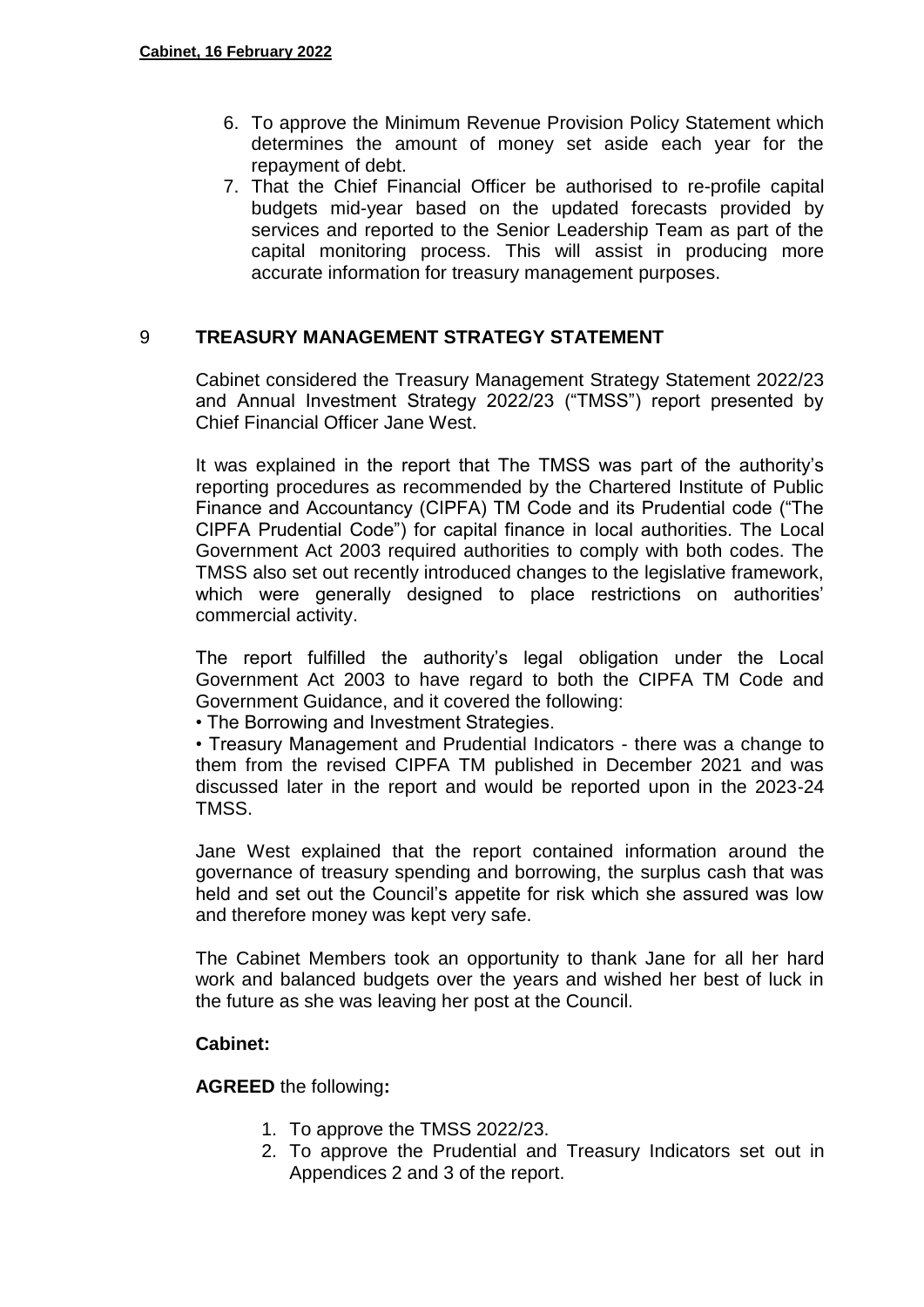- 3. To recommend the annual TMSS 2022/23 to Council for approval.
- 4. To delegate future changes required to the Strategy to the Chief Financial Officer in the consultation with the Cabinet Member for Finance and Property. This woold provide the additional flexibility to swiftly respond to changing circumstances.

## 10 **FORMAL ADOPTION OF EAST LONDON JOINT RESOURCES AND WASTE STRATEGY**

Cabinet considered the Formal Adoption of the East London Joint Resources and Waste Strategy report presented by Barry Francis, Director of Neighbourhoods.

It was explained in the report that as Waste Collection Authorities (WCAs) the London Borough of Havering and the other 3 constituent Boroughs of the East London Waste Authority (ELWA) (Barking and Dagenham, Newham, and Redbridge – the 'Constituent Councils) collect household and other waste that was subsequently treated and/or disposed of by ELWA as the Joint Waste Disposal Authority (JWDA).

ELWA and its Constituent Councils were statutorily required to produce a Joint Strategy for East London's Resources and Waste ("Joint Strategy") to replace the existing strategy which was expiring.

The new Joint Strategy was developed in close cooperation between officers and Members of the Constituent Councils (Appendix 1).

The context around the Constituent Councils delivering waste management services was subject to considerable change over coming years, with changes to national waste policy, obligations through the London Environment Strategy (LES), and the ending of ELWA's current treatment contract in 2027 with the need to develop successor arrangements.

The Preliminary Draft of the Joint Strategy was agreed by Cabinet in July 2021, and was then subject to public consultation for eight weeks to September 2021 to understand the public opinion on its priorities and actions. The results of this were provided in Appendix 2. Future service changes would be subject to consultation as appropriate in line with statutory obligations.

Barry Francis explained that the strategy that was developed for 30 year ends in 2027. The report further outlined targets, priorities and actions. However, financial implications and funding were not proposed at this stage.

Members commented that this was a timely report due to the work on-going within the internal management of public realm and contract renewal. Concerns of costs were raised and Barry Francis confirmed that regular review points within contracts would be considered.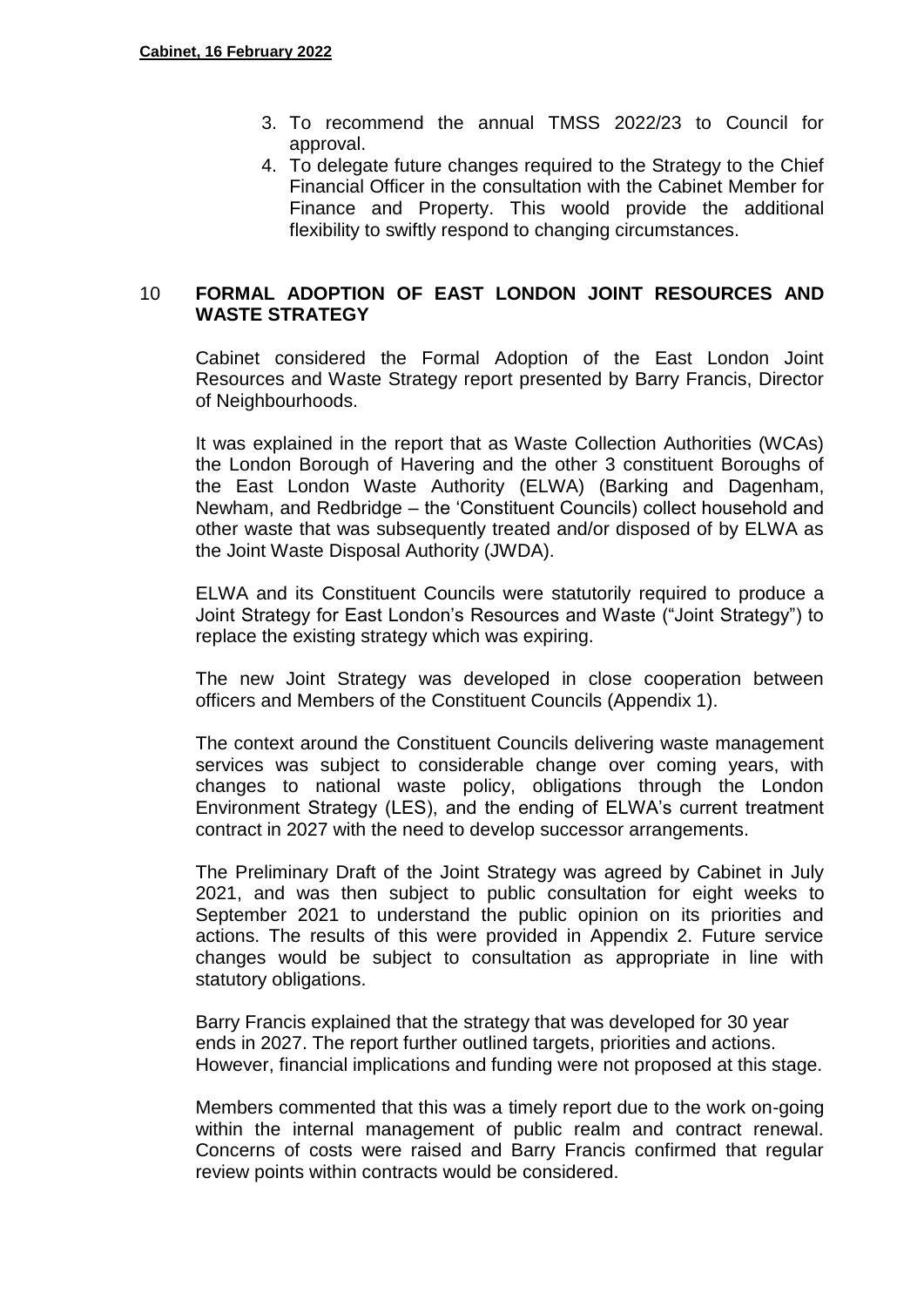The Leader also suggested that an incoming training program would be required for incoming Councillors after the election.

#### **Cabinet:**

**AGREED** to approve the adoption of the East London Joint Resources and Waste Strategy (Joint Strategy).

### 11 **THE REQUIREMENTS OF THE BUILDING SAFETY BILL AND REGULATORY REFORM (FIRE SAFETY) ORDER 2005 FOR THE COUNCIL AS A LANDLORD.**

Cabinet considered the requirements of the Building Safety Bill and Regulatory Reform (Fire Safety) Order 2005 for the council as a landlord presented by Councillor Joshua Chapman.

It was explained in the report that the implications arising for the Council as a landlord were as a result of the Building Safety Bill. The report set out the requirement of the bill, the progress the council had made to prepare for the bill and made recommendations for what additional actions would be required.

Councillor Chapman further explained that there were implications for the Council and it was a holistic review of building safety of a new bill that had been debated in parliament. The report also set out management plans and best practice.

Concerns were raised by Members regarding compliance and Officers confirmed that there were extensive case files for each property that the Council held and a certification system in place.

### **Cabinet:**

- 1. That Cabinet note the requirements of the Building Safety Bill and Regulatory Reform (Fire Safety) Order 2005 for the council as a landlord.
- 2. That Cabinet notes the progress that has been made to prepare for the implementation of the bill.
- 3. That Cabinet recommends to Council that the post of Assistant Director of Property Services is designated as the Accountable Person within the Council's constitution and scheme of delegation and the Monitoring Officer is given delegated authority to make any consequential amendments to the Council's Scheme of Delegation.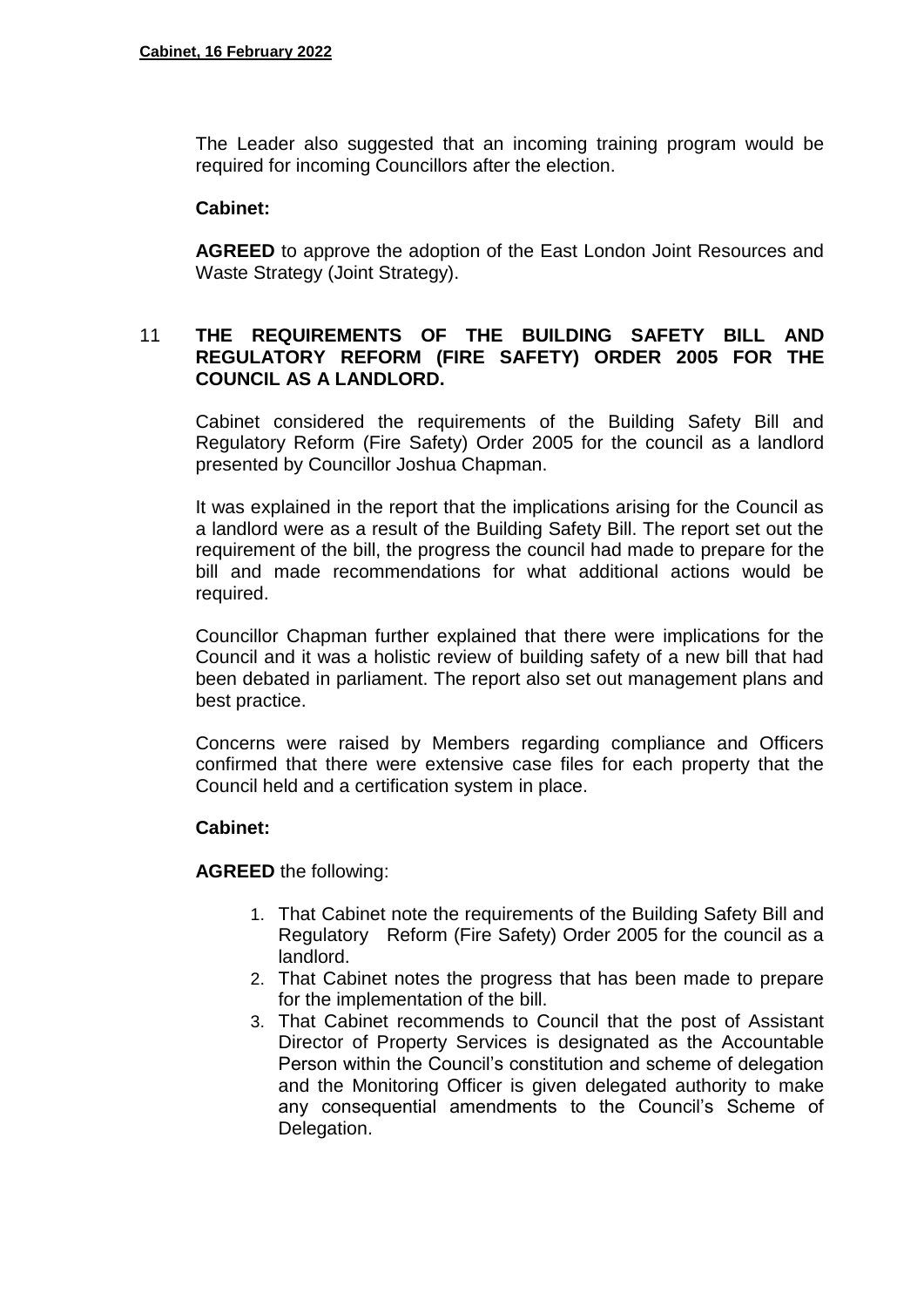4. That the Towns and Communities Scrutiny Committee should be provided with a quarterly report on performance relating to fire, electrical, gas, lifts, asbestos and legionella safety.

### 12 **SUPPORTED HOUSING STRATEGY**

Cabinet considered The Supported Housing Strategy 2022-2025 report presented by Councillor Joshua Chapman.

It was explained in the report that supported housing was key to providing the right accommodation and support to enable Havering's vulnerable residents' to live fulfilled lives.

The Supported Housing Strategy *(appendix 1)* set out the key commitments and objectives under each aim and the actions that would seek to drive the service delivery in Supported Housing over the coming years.

Councillor Chapman explained that housing solutions for the most vulnerable were being developed to increase provision for adults and young people which aimed to increase and maintain their independence. The private and independent sector could not seem to provide and place people locally and lacked the links to family and support networks. The report contained clear recommendations to meet future demands with a reduction in costs.

Officers pointed out that demand had been researched and for the next five years and to 2030 the report summarised what could be delivered. Sourcing options in various places were being examined and there were people on site and trained to support residents to improve their skills and become independent in the most cost effective manner. The timescale was set at three years and would need to be reviewed due to the dynamic needs of residents.

The Leader suggested that regeneration schemes transformed lives of those who needed it most and that a Member induction and All Member Briefing would be set for the this topic.

Members discussed and made comments on area supply and demand and having a joint commission with other boroughs. It was explained that the consideration was to seek supply within Havering and there was a confidence that could be met but specialist services may be required. Furthermore, it was suggested that there were two to this. There was the procurement required to ensure ownership of the building and then that overhead costs with larger providers so investment was primarily focused on the care. Joint commissioning work with providers would encourage delivery of service at good standing.

#### **Cabinet:**